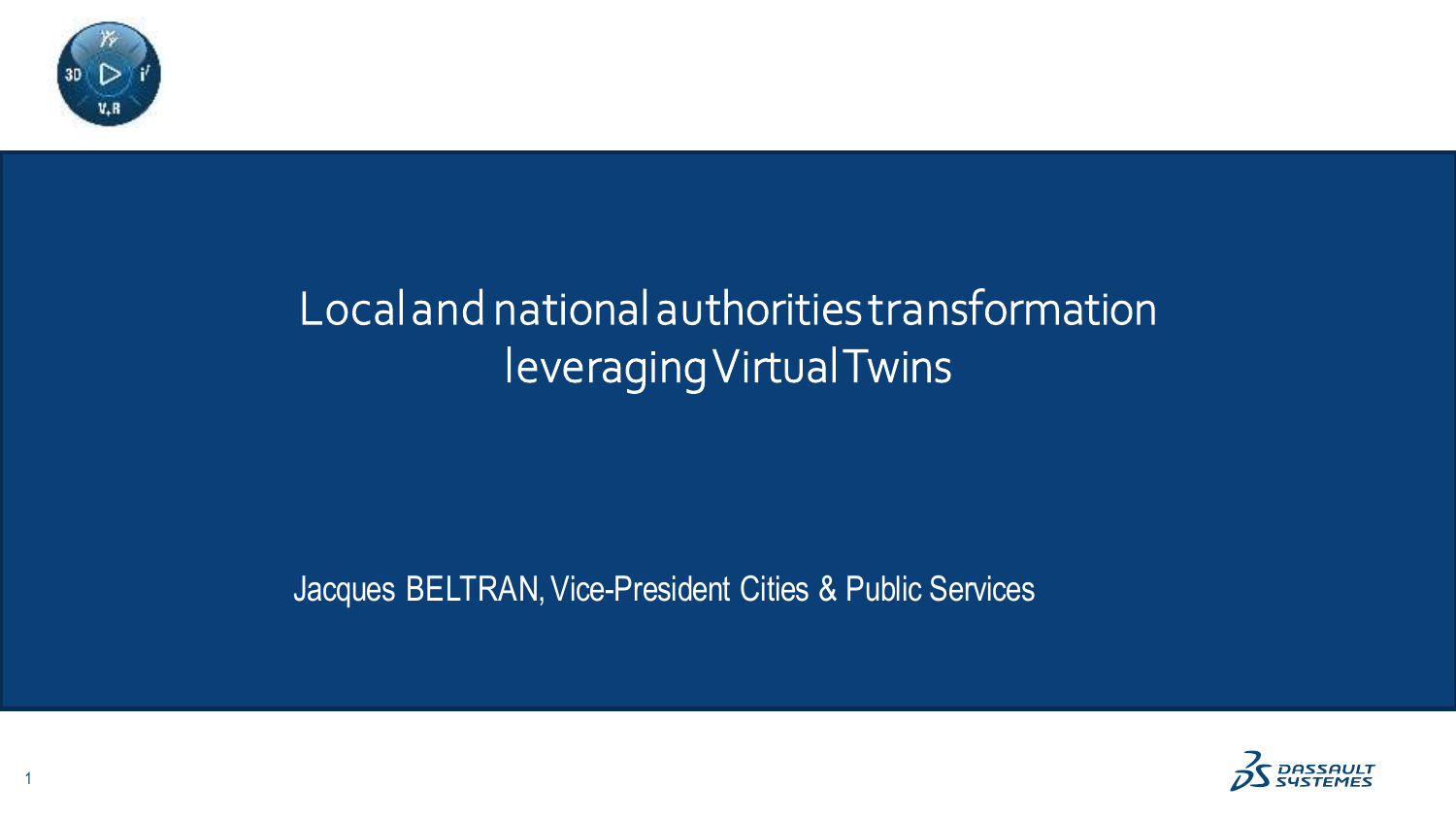

**Design 3D DMU** *Digital Mock -up*

**3D PLM** *Product Lifecycle Management*

Virtual Twins Of Infrastructures, **Cities and Territories**

Virtual Twin Experience of **Humans**

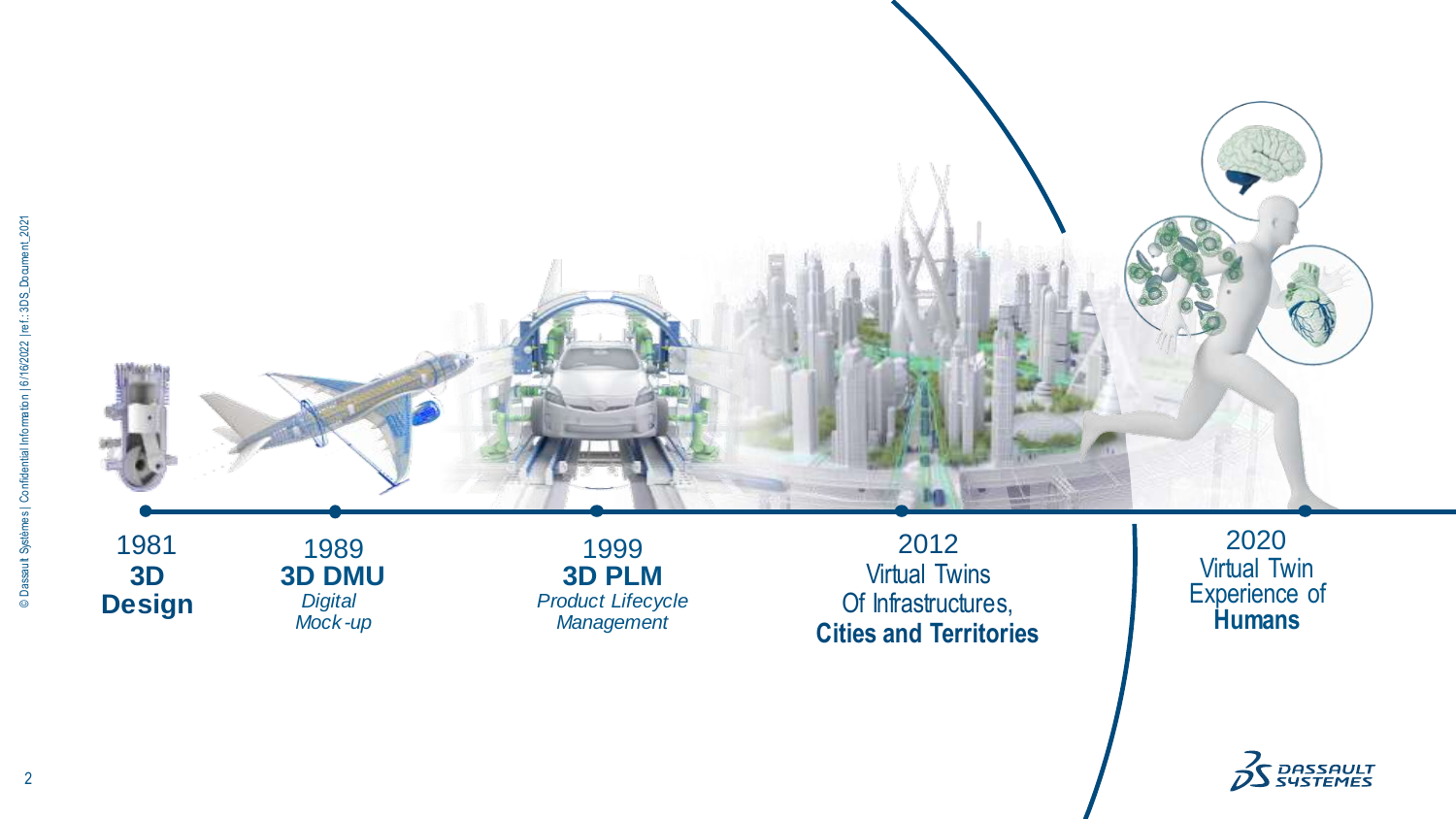

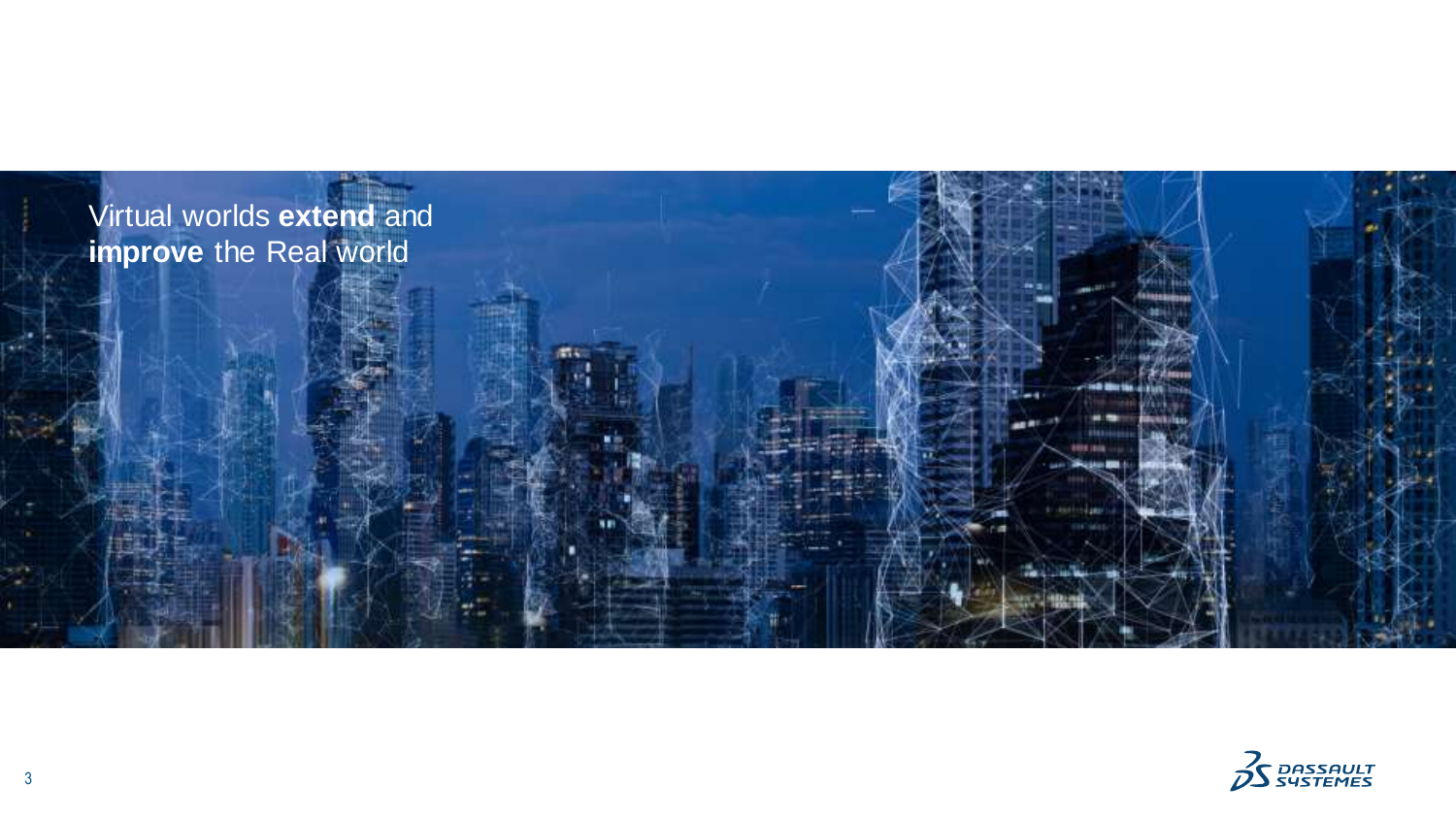











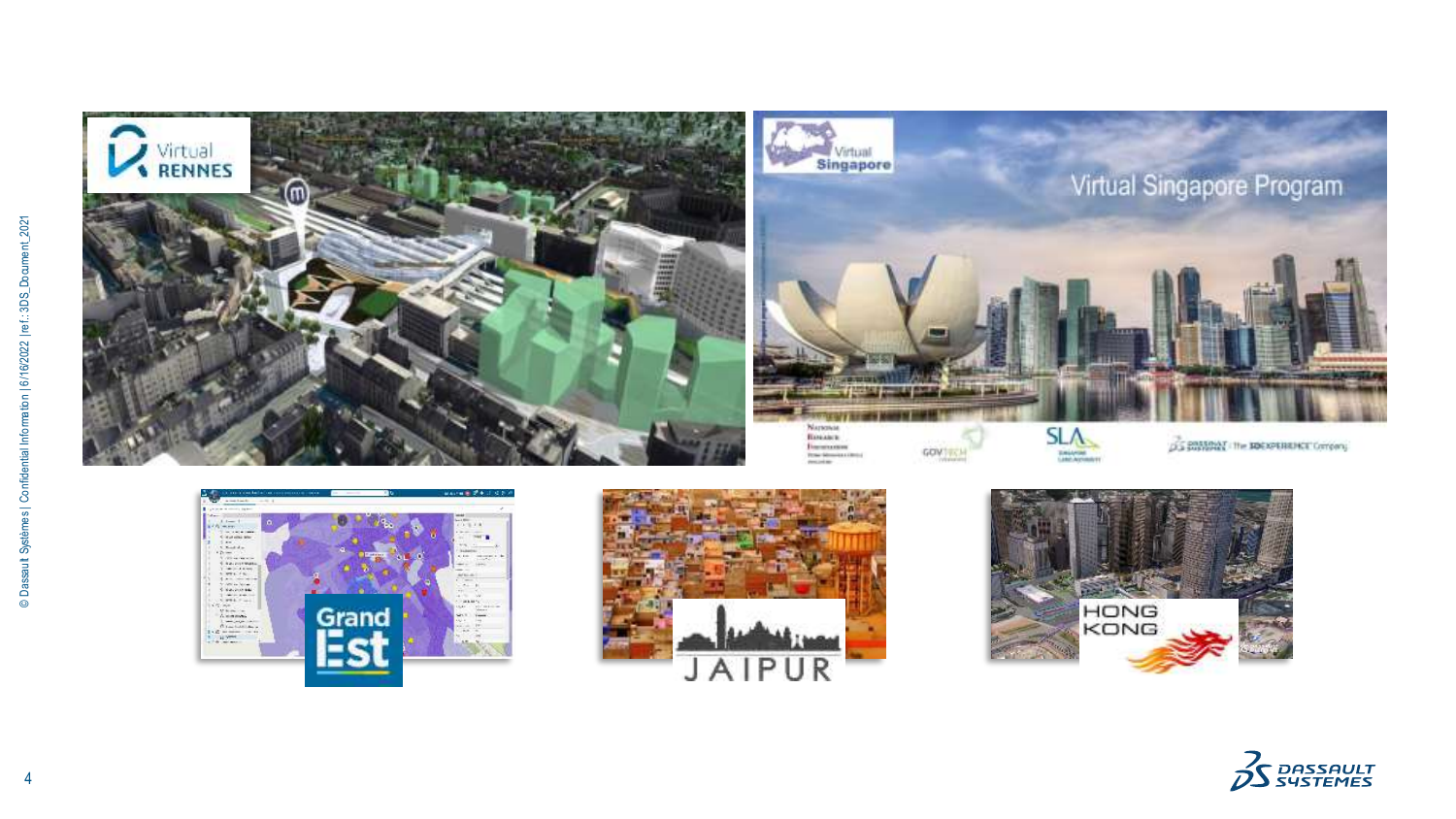

**TELEVIST** 

)<br>S *DASSAULT*<br>S SYSTEMES

*Simulation*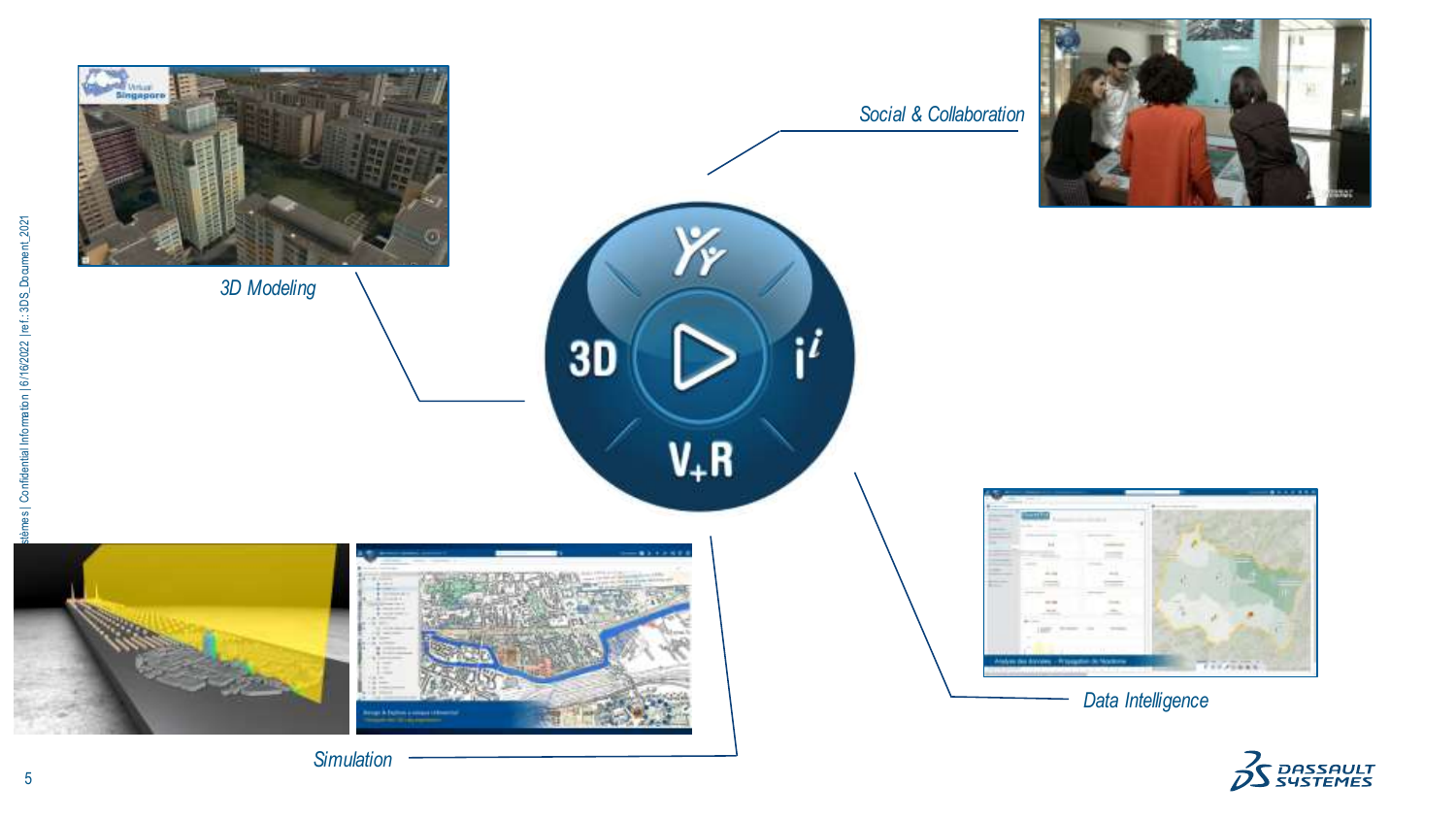#### DIGITAL TWINS : MULTI-SYSTEMS

A multi-scale/systems solution, from virtual territory to virtual component, with enrichment of metadata to enable specific use-cases



*DASSAULT*<br>SYSTEMES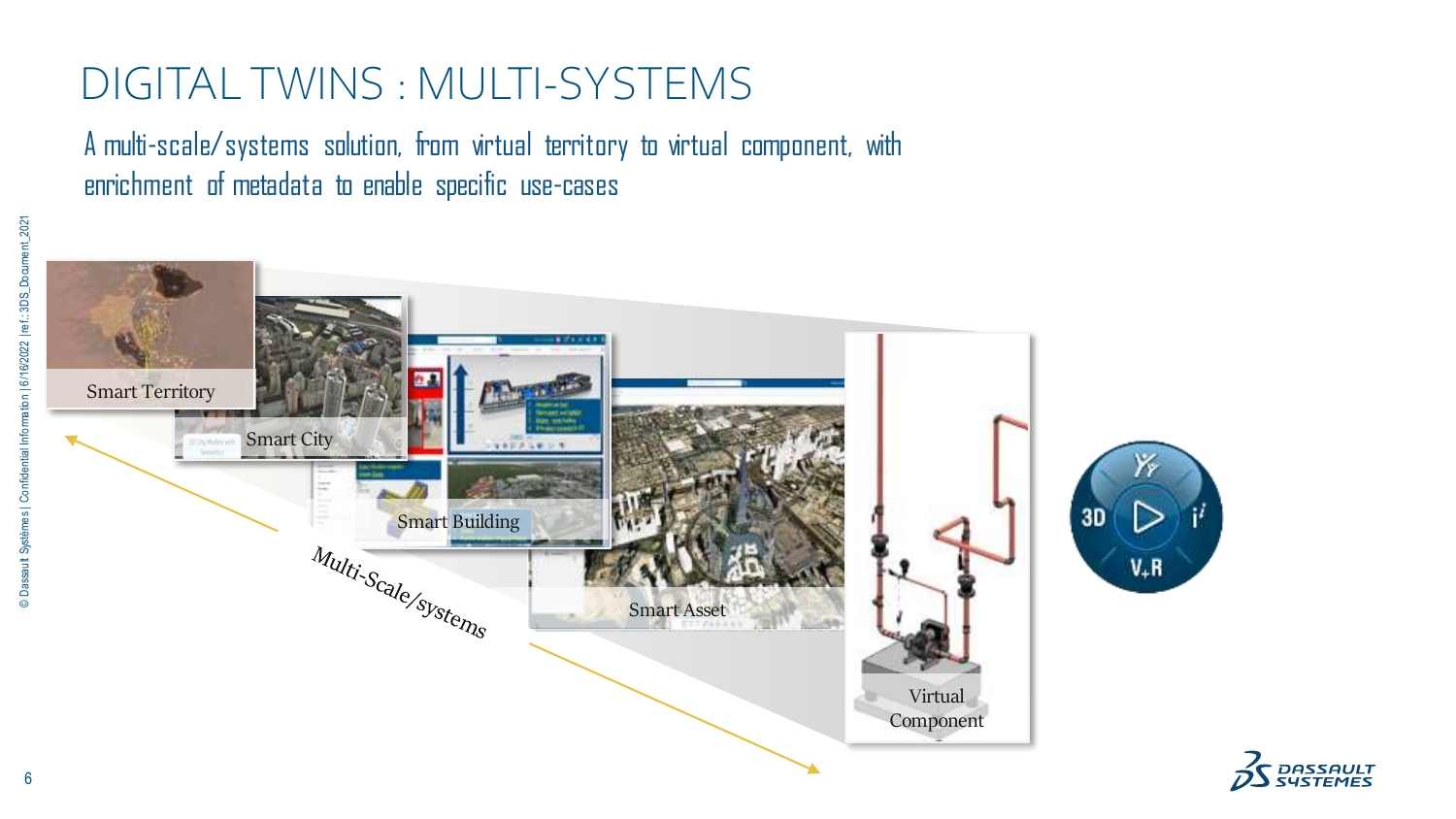# 1. Public policies monitoring



*Soft mobility, isochrones, vegetation and 3D design*

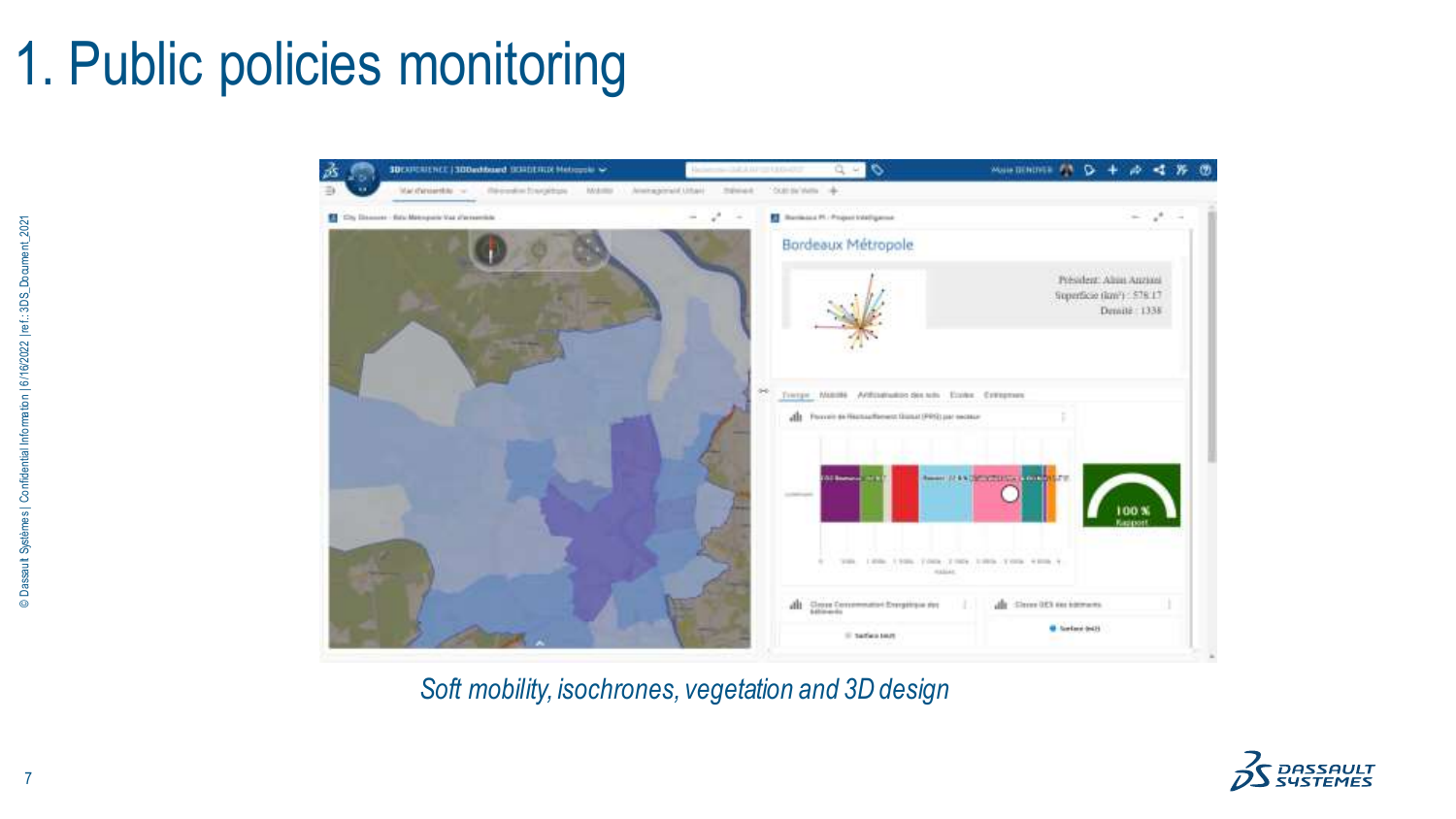## 2. Urban planning



*Rennes Metropolis (Hôtel Dieu project)*

*Singapore*



formation mes | Confidential ut Sy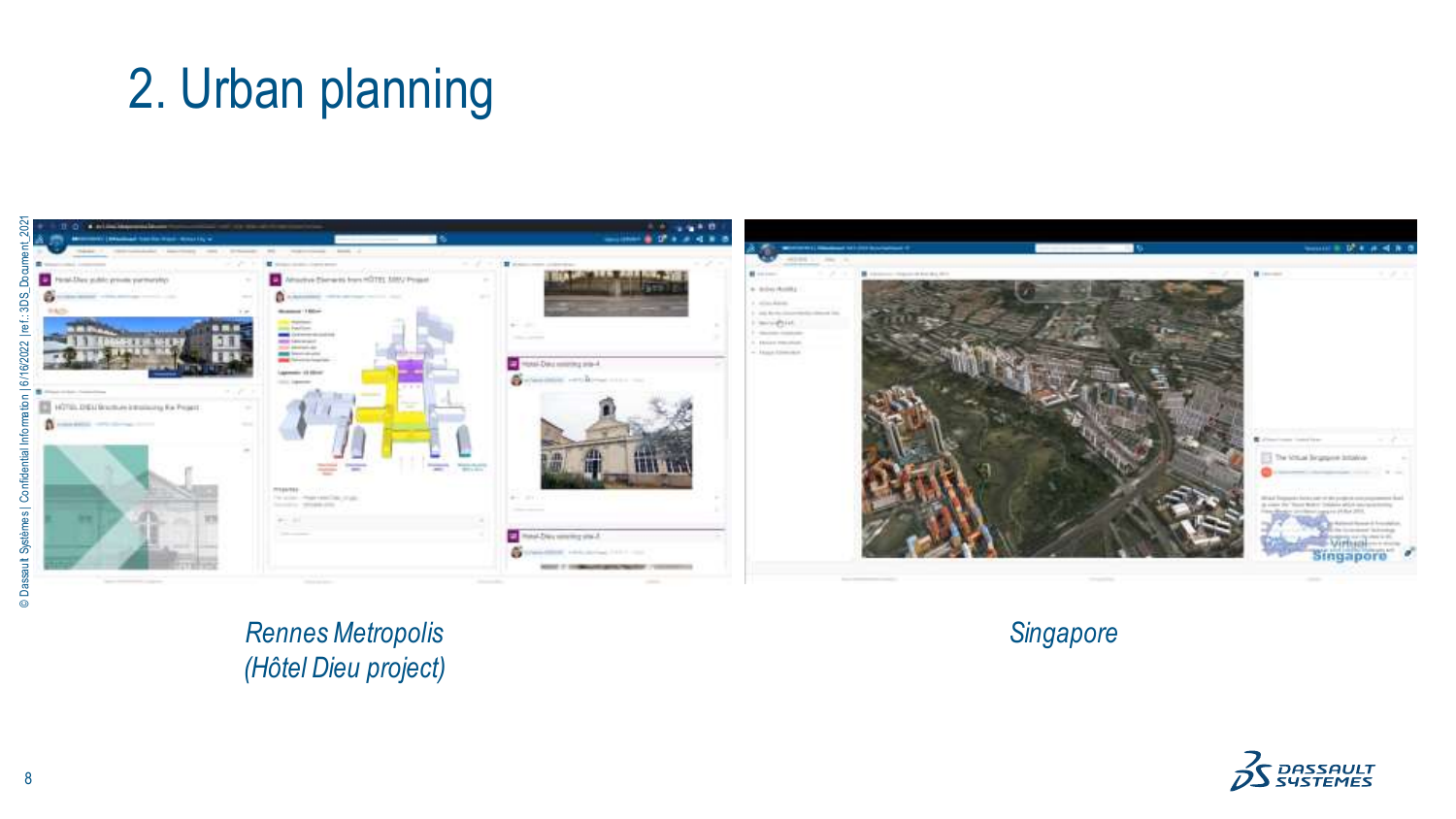## 3. Crisis management



*PredictEst*



#### *Flood risk prevention*



*La Défense business district*